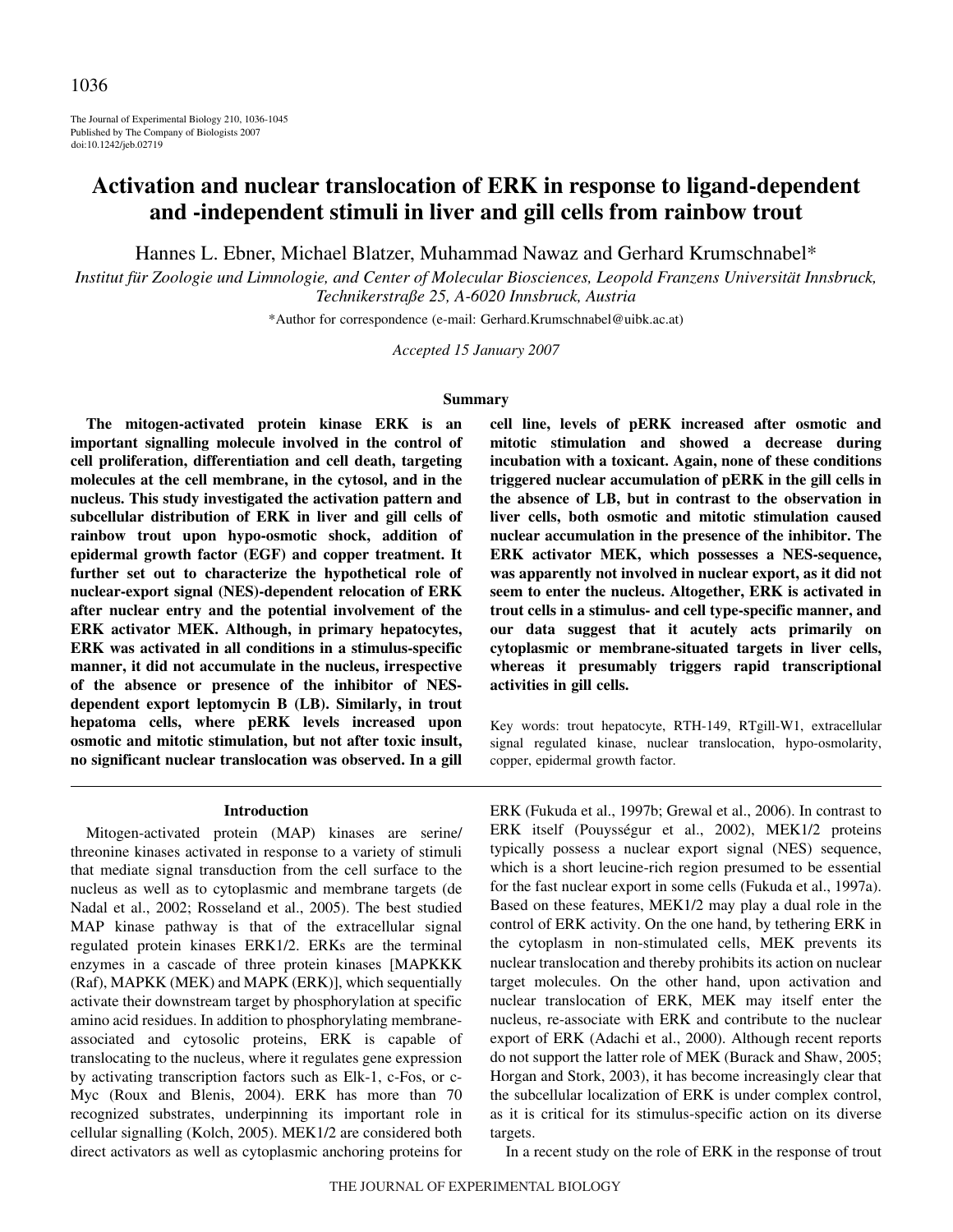hepatocytes to aniso-osmotic stress we observed that, although ERK was rapidly activated upon hypo-osmotic exposure, it did not enter the nucleus of the cells. Even after inhibition of NESdependent export, to prevent the above-described hypothetical mechanism, ERK did not accumulate in the nucleus. This suggested that, after hypo-osmotic activation of the kinase, its main site of action was in the cytoplasm or at the cell membrane (Ebner et al., 2006). In line with this notion we observed that inhibition of ERK activation significantly delayed cell volume recovery, a process that takes place within a time-scale of approximately 40 min and will thus most likely not rely on transcriptional activities triggered by ERK. Similar findings were obtained upon inhibition of p38-MAPK in the trout cells (Ebner et al., 2006) as well as upon inhibition of MAPKs in rat liver (vom Dahl et al., 2001) and in amphibian renal A6 cells (Chiri et al., 2004). This indicates that MAPKs play an important role in the acute response to osmotic stress. At the same time, however, numerous studies have shown that MAPKs are important regulators of adaptive responses to prolonged osmotic stress, where the induction of gene transcription is of pivotal importance (de Nadal et al., 2002).

In the present study we thus addressed the question of whether the apparent absence of nuclear translocation of ERK in trout hepatocytes was indeed related to the specific stimulus imposed on the cells (i.e. hypo-osmotic stress), or if it was rather due to the cell type investigated (i.e. liver cells) or the condition of the cells (i.e. primary hepatocytes). In order to study the stimulus-specificity of the ERK response we investigated if the induction of metal stress caused by exposure to copper, which dose-dependently activates ERK in trout hepatocytes (Nawaz et al., 2006), would elicit nuclear translocation, or if a classical mitogenic stimulus such as application of epidermal growth factor (EGF) could induce the nuclear entry of ERK. In addition, to elucidate the cell-type specificity of ERK activation and subcellular distribution, the responses to the same stimuli were also studied in a trout hepatoma cell line as well as in a gill cell line. Finally, we examined if under any of these conditions NES-dependent export would play a role in the subcellular localization of the MAPK. Since a previous study reported that, in contrast to mammals, a MEK isoform of carp lacks the NES-sequence (Hashimoto et al., 2002), we cloned and sequenced MEK from trout hepatocytes in order to see if this was also true for this fish species and could thus be related to the subcellular distribution patterns observed.

## **Materials and methods**

#### *Materials*

Collagenase (Type VIII), bovine serum albumin (BSA), fetal bovine serum (FBS), poly-L-lysine (PLL), epidermal growth factor (EGF), horseradish peroxidase (HRP)-conjugated monoclonal anti rabbit secondary antibody for western blot analysis, and propidium iodide were all purchased from Sigma (Deisenhofen, Germany). Leibovitz L-15, MEM medium, nonessential amino acids, antibiotics and sodium pyruvate were bought from Invitrogen (Vienna, Austria). Leptomycin B (LB) was bought from LC Laboratories (Woburn, MA, USA). MAP kinase antibodies were obtained from Cell Signaling Technology (New England Biolabs, Beverly, MA, USA), FITC-labelled secondary antibody for immunocytochemistry was from DAKO (Glostrup, Denmark), and Vectashield mounting medium was from Vector Laboratories (Burlingame, CA, USA). All other chemicals were of analytical grade and purchased from local suppliers.

## *Culture of primary hepatocytes and of hepatoma (RTH-149) and gill cell lines (RTgill-W1)*

Hepatocytes for primary cultures were obtained from rainbow trout *Oncorhynchus mykiss*, purchased from a local hatchery (Thaur, Tyrol). Animals were fed daily *ad libitum* with trout pellets and kept at 15°C in well-aerated 200-l aquaria. Fish were sacrificed by a sharp blow on the head and transsection of the spinal chord, and the liver was perfused to remove the blood. Collagenase digestion and differential centrifugation were applied to isolate hepatocytes as described previously (Krumschnabel et al., 1996). Following isolation, cells were suspended in standard medium containing 1% BSA (see experimental media) and left to recover at  $19^{\circ}$ C for 1 h in a water bath shaking at 120 r.p.m. Cells were then counted in a Bürker–Türk hemocytometer and viability was determined by the Trypan Blue exclusion method. For hepatocytes used in this study, cell viability was always above 95%. For western blot analysis  $10^7$  cells were seeded onto untreated 3.5 cm Petri dishes, whereas for immunocytochemistry  $2 \times 10^6$  hepatocytes were seeded onto PLL-coated glass coverslips in similar Petri dishes. Hepatocytes were then cultured overnight in an incubator at 19 $\mathrm{^{\circ}C}$  and 0.5% CO<sub>2</sub> with L-15 medium containing 10 mmol  $l^{-1}$  Hepes, 5 mmol  $l^{-1}$  NaHCO<sub>3</sub>, 50  $\mu$ g ml<sup>-1</sup> gentamicin, 100  $\mu$ g ml<sup>-1</sup> kanamycin, titrated to a final pH of 7.6. RTH-149 and RTgill-W1 cell lines were bought from ATCC (Manassas, VA, USA) and established as indicated by the supplier. After a first propagation of RTH-149 cultures in modified MEM medium containing 1% penicillin– streptomycin, non-essential amino acids and sodium pyruvate, cells were slowly adapted to L-15 medium with 10% FBS and 1% penicillin–streptomycin and further cultured at 19°C in an air atmosphere. The same medium and culture conditions were used for RTgill-W1 cells. For immunocytochemistry these cell lines were then grown on PLL treated glass coverslips in small Petri dishes. For western blot analysis they were grown on  $100\times20$  mm tissue culture dishes. Harvesting of the cell cultures was conducted at approximately 75% of confluence. Examination of cell viability in the permanent cell lines by Trypan Blue after a medium exchange, which always preceded experimental exposures, indicated that no dead cells were present in these cell cultures.

#### *Experimental media*

The standard incubation medium consisted of (in mmol  $l^{-1}$ ) 10 Hepes, 136.9 NaCl, 5.4 KCl, 1 MgSO4, 0.33 NaH2PO4, 0.44  $KH_2PO_4$ , 1.5 NaHCO<sub>3</sub>, 1.5 CaCl<sub>2</sub>, 5 glucose and 10% FBS with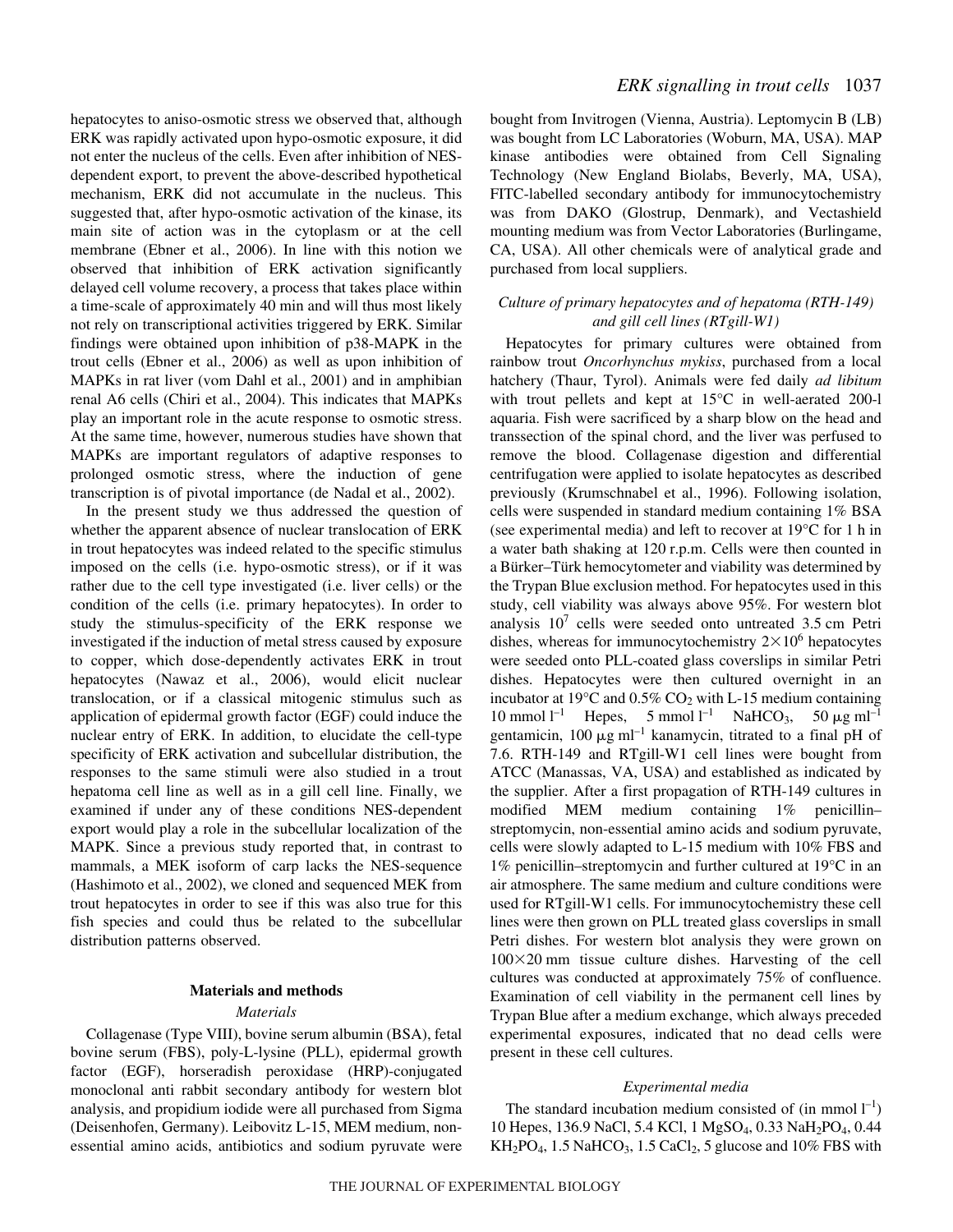a pH adjusted to 7.6 and an osmolarity of 284 mOsmol  $l^{-1}$ . Hypo-osmotic conditions were created by mixing equal volumes of standard saline with the same medium lacking NaCl, yielding  $0.58\times$ iso-osmolarity (165 mOsmol l<sup>-1</sup>). Medium osmolarities were assessed by freezing point depression using a Knaus Semi-Micro Osmometer (Berlin, Germany). For assessment of the effects of LB, an inhibitor of nuclear export signal-dependent transport, cells were preincubated with  $0.4 \text{ ng ml}^{-1}$  of the inhibitor for 60 min, a condition previously reported to be effective in other cell types (Adachi et al., 2000). Following this pre-incubation period half of the iso-osmotic saline was replaced by an equal volume of medium lacking NaCl (hypo-osmotic conditions), or isoosmotic saline containing EGF or  $Cu^{2+}$  to obtain a final concentration of 30 nmol  $l^{-1}$  or 10  $\mu$ mol  $l^{-1}$ , respectively. A concentration of 30 nmol  $l^{-1}$  EGF was chosen, as preliminary experiments indicated a clear and reproducible response of the cells to this concentration for all cell types. The choice of 10  $\mu$ mol l<sup>-1</sup> Cu<sup>2+</sup> was based on the previous observation that it caused a significant activation of ERK in trout hepatocytes (Nawaz et al., 2006), but did not induce significant cell death in any of the cell types used over the time of incubation studied (data not shown). In each case, the switch from culture medium to experimental saline occurred immediately before experimental exposure. In order to exclude the possibility that this acute change of medium affected either the activity or sublocalization of ERK, non-stimulated control cultures were run in parallel for each treatment after medium exchange. These experiments indicated that neither the levels of phosphorylated ERK detected by western blot analysis nor the cellular compartmentalization of the kinase were affected by the medium exchange.

## *Protein extraction and western blot analysis*

Following exposure of the cells to different conditions for the required period, primary hepatocytes were collected by vigorous pipetting, but cell lines were harvested by scraping the cells off the substrate. Cells were then rapidly spun down by brief centrifugation, the medium removed by aspiration, and pellets broken up in liquid nitrogen and lysed in a buffer containing  $25\%$  glycerol,  $420$  mmol  $l^{-1}$  NaCl,  $1.5$  mmol  $l^{-1}$  $MgCl<sub>2</sub>$ , 0.2 mmol  $l<sup>-1</sup>$  EDTA and 20 mmol  $l<sup>-1</sup>$  Hepes, with  $0.5 \text{ mmol } 1^{-1}$  $^{-1}$  dithiothreitol (DTT) and 0.5 mmol  $l^{-1}$ phenylmethyl sulphonyl fluoride (PMSF) added freshly before use. Cell extracts were subsequently briefly centrifuged and total protein collected from the supernatants was stored at –80°C. Protein content of the samples was determined by use of the colorimetric Bio-Rad DC Protein Assay and aliquots containing  $30 \mu g$  of protein were electrophoretically separated on a NuPageTM system 10% Bis-Tris-Gel (Invitrogen) in NuPage<sup>®</sup> MOPS SDS Running Buffer (Invitrogen) at 200 V for 60 min. Proteins were then transferred onto an Immun-Blot<sup>TM</sup> PVDF Membrane (BioRad) at 25V 60 min<sup>-1</sup> in an XCell2<sup>TM</sup> Blot Module (Invitrogen) using NuPage® Transfer Buffer (Invitrogen). The membrane was then washed for 5 min with Tris buffered saline (TBS), followed by blocking for 2 h at

room temperature with  $1 \times TBS-T$  ( $1 \times TBS$  with 0.1% Tween-20) containing 5% non-fat dry milk powder. Total ERK, phosphorylated ERK (pERK) and phosphorylated MEK (pMEK) were detected by incubating the membrane overnight at 4°C with appropriate primary antibodies diluted 1:1000 in  $1 \times$  TBS-T and 5% BSA. After several washes with TBS-T, HRP-linked, anti-rabbit secondary antibody was added at 1:5000 in blocking buffer and the membrane incubated for another 60 min at room temperature. Finally bands were visualized by incubating the membranes in ECL Western Blotting Detection Reagents (Amersham Bio Sciences Europe, Vienna, Austria) for 1 min and subsequent exposure to a high performance chemiluminescence film (Hyperfilm ECL, Amersham Bio Sciences). Following scanning of the film, protein abundance was then analysed by densitometry using Quantity One (BioRad) software.

In order to assess if any of the treatments would affect abundance of total ERK (i.e. non-phosphorylated and phosphorylated ERK), we also determined total ERK levels for each condition. As total ERK abundance did not change, this then also served to monitor equal loading of proteins on the gels. In addition, equal protein loading was checked by staining gels with Coomassie Blue right after protein transfer and visual inspection of high molecular protein bands retained on the gels.

## *Staining and imaging of cells for confocal laser scanning microscopy*

For immunocytochemical staining of pERK and pMEK in cells after experimental exposure, cultures were rinsed once with phosphate-buffered saline (PBS, pH 7.6) and immediately fixed in a  $4\%$  solution of paraformaldehyde in PBS for 60 min at room temperature. Following permeabilization with PBS containing  $0.1\%$  Triton X-100 (PBS-T) for 30 min, nonspecific protein staining was prevented by blocking for 1 h with PBS-T containing 1% BSA and 10% FBS. Subsequently cells were incubated overnight in a humidified dark chamber at +4°C with phospho-p44/42 MAP kinase (Thr202/Tyr204) antibody (pERK1/2) at a dilution of 1:200 or with pMEK (Ser217/221) antibody diluted 1:1000. Following three further wash steps in PBS-T, a secondary FITC-labelled anti-rabbit antibody (1:150) was applied, and cells were incubated in a dark chamber for 1<sup>h</sup> at room temperature. For staining of the nucleus, an incubation step of 2 min with 5  $\mu$ mol l<sup>-1</sup> propidium iodide was introduced after incubation with the secondary antibody. Following three additional washing steps with PBS-T the staining was stabilized by embedding the cells in Vectashield mounting medium and the coverslips were fixed on object slides with commercially available nail polish. Visualization was performed on a confocal laser scanning fluorescence microscope (LSM 510, Zeiss, Axiovert100M) at the appropriate excitation and emission wavelengths. Images were captured by use of Zeiss physiology software package version 3.2 and processed with LSM 5 Image Browser (Zeiss, Vienna, Austria).

In order to obtain a quantitative estimate for the extent of nuclear translocation of pERK, captured images of cells were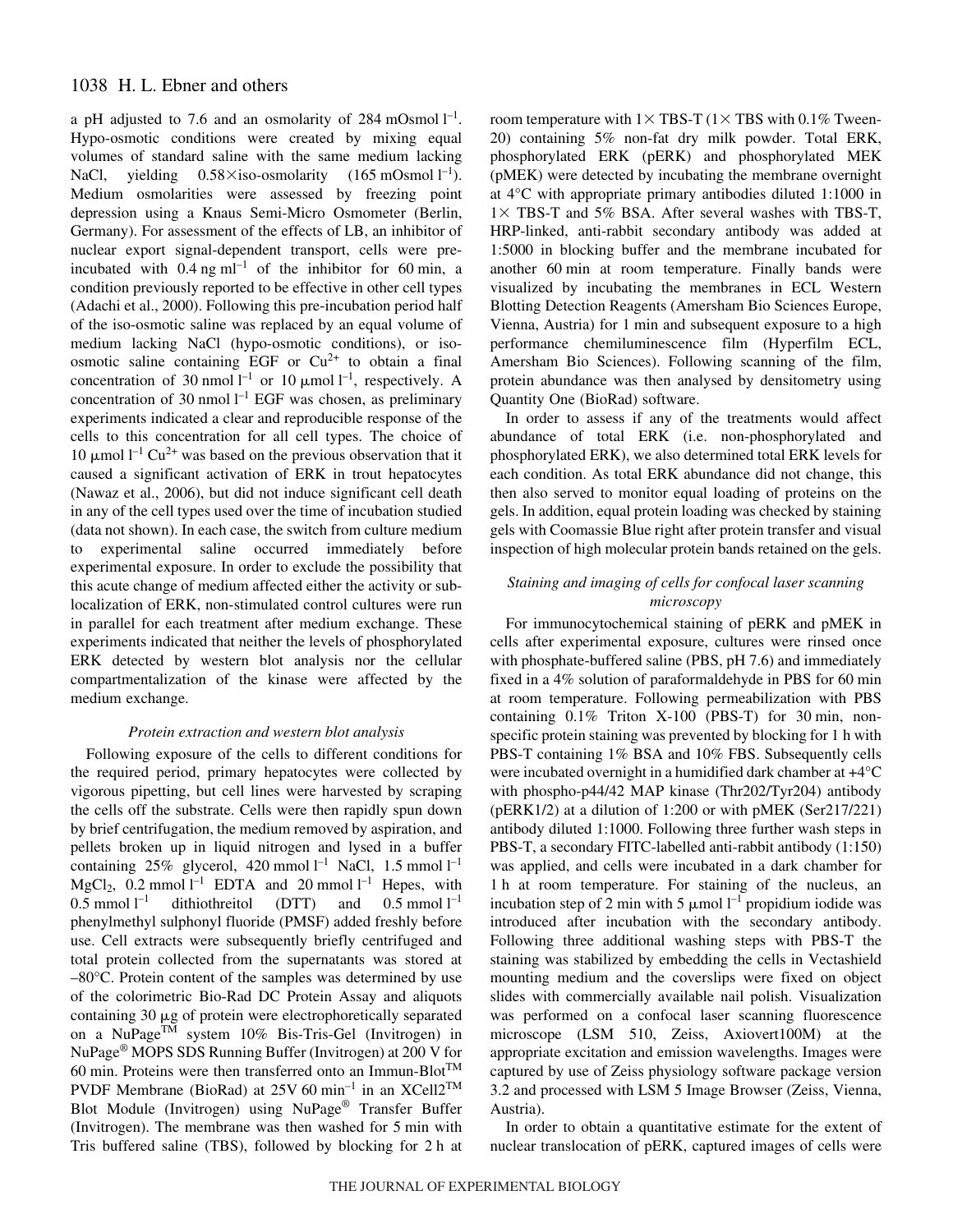then analyzed by calculating the ratio of staining intensity measured in the nucleus to that of a cytoplasmic region of the cell. Using this procedure, problems arising due to variability in staining efficiency between individual cell cultures could be eliminated.

## *Sequencing of MEK1/2*

Total RNA was isolated from freshly isolated trout hepatocytes using TRIZol reagent (Invitrogen) and transcribed into cDNA with PowerSript reverse transcriptase (Takara Bio Europe/Clontech, Saint-Germain-en-Laye, France). To obtain the central DNA region of trout MEK1/2, primers designed for the conserved region of MEK1/2 sequence of related species were applied and  $5'$ - and  $3'$  ends were extended with nested rapid amplification of cDNA ends (RACE) PCR using genespecific primers and adapter primers from a SMART<sup>TM</sup> RACE cDNA Amplification Kit (Takara Bio Europe/Clontech). The PCR products were cloned into a pCR4-TOPO-vector, propagated in TOPO10 *E. coli* cells (TOPO TA Cloning Kit for Sequencing, Invitrogen), and sub-cloned. The plasmid DNA was purified with a QIAprep Spin Miniprep Kit (Qiagen, Hilden, Germany) and sequenced using Big Dye Terminator v1.1 cycle sequencing reagents and M13 primers on an ABI Prism 373 (Applied Biosystems, Warrington, UK) automated DNA sequencer. All obtained sequences were examined by BLAST analysis for gene identification and for sequence similarities. Evaluation of the sequences obtained was performed using the GeneRunner program v3.0 (Hastings software), and multiple sequence alignments were performed using ClustalW.

## *Data presentation*

Images and western blots presented are examples obtained in different experiments on at least three independent cell cultures. In the case of primary hepatocytes, cultures obtained from three different cell preparations were used. Statistical differences were evaluated applying unpaired Student's *t*-test (nuclear/ cytoplasmic ratio with and without leptomycin B) or analysis of variance (western blot time series and time series of changes in nuclear/cytoplasmic ratio) followed by Student-Newman-Keuls test, with a *P*<0.05 being considered significant.

#### **Results**

## *Sequence analysis of trout cDNA encoding MEK*

Sequencing of the coding region of the MEK gene expressed in rainbow trout hepatocytes yielded a product of 1197 base pairs, which translate into a protein of 399 amino acids (Fig. 1, GenBank accession number AJ966781). The amino-terminal end includes a leucine-rich NES sequence from amino acid 36–47, thought to be involved in the active nuclear export of ERK1/2 (Adachi et al., 2000; Kondoh et al., 2005). Furthermore, a putative MAPK docking site of 27 amino acids and a catalytic domain of 295 amino acids were detected. Blast analysis indicated highest sequence homology of trout MEK with MEK1 of carp, the nucleotide sequence identity amounting to 57% and the amino acid sequence identity to 90%, whereas identities of 44% and 30%, respectively, were obtained in comparison with the carp cMKK4 isoform that does not contain a NES sequence (Fig. 1). Comparisons with MEK isoforms from other vertebrates and an invertebrate species yielded amino acid sequence identities of 85% (*H. sapiens* MAP2K2), 84% (*R. norvegicus* MAP2K2), 79% (*M. musculus* MAPKK1), and 58% (*D. melanogaster* MEK1/2).

## *Compartmentalization of ERK*

## *Primary cultures of trout hepatocytes*

In trout hepatocytes, ERK was activated within 5 min of hypo-osmotic exposure and the levels of phosphorylated ERK  $(pERK)$  remained elevated over the entire 60 min period (Fig. 2A). In accordance with previous studies (Ebner et al., 2006; Nawaz et al., 2006) total ERK levels were not affected over this time of experimental exposure, and the same was true for the other treatments as well in both cell lines used (not shown). According to microscopic image analysis, activated ERK was locally restricted to the cytoplasm of trout hepatocytes, where it partly formed highly fluorescent spots, but it was clearly excluded from the nucleus (Fig. 3A). This distribution pattern was unaltered in hepatocytes that had been pre-incubated with LB, an agent known to block NESdependent nuclear export, before hyposmotic exposure (Fig. 3A). A slightly different response pattern was obtained following ligand-dependent stimulation of hepatocytes with 30 nmol  $l^{-1}$  of EGF. In this case, western blot analysis detected a reproducible biphasic increase of pERK levels after addition of EGF (Fig. 2A). Immunocytochemical detection again indicated cytosolic localization of pERK with only little fluorescence in the nucleus (Fig. 3A). Pre-incubation of hepatocytes with LB tended to prolong ERK activation as well as to stabilize it, but again no nuclear accumulation of the MAPK could be detected. In a third experimental series, the impact of 10  $\mu$ mol l<sup>-1</sup> Cu<sup>2+</sup> on ERK activity and localization was tested in trout hepatocytes. As shown in Fig. 2A, this caused a comparatively moderate, but persistent increase in pERK starting after 5 min of  $Cu^{2+}$ -exposure. Confocal laser scanning images revealed the absence of significant nuclear translocation and this was again unchanged by the presence of  $LB$  (Fig. 3A).

In order to elucidate whether these results were specific to the cell type investigated or could be attributed to the specific condition of the primary cell culture, we next examined ERK activity and translocation in a gill cell line and a hepatoma cell line from rainbow trout.

#### *RTgill-W1 cell line*

Following hypo-osmotic exposure of gill cells, ERK activity showed a slight, although not significant, increase within the first  $2-5$  min and had returned to a comparatively stable baseline level after 10 min (Fig. 2B). Addition of EGF elicited an elevation of pERK, which was transient in three out of four experiments and biphasic in one experiment. In contrast to these treatments,  $Cu^{2+}$  exposure of these cells consistently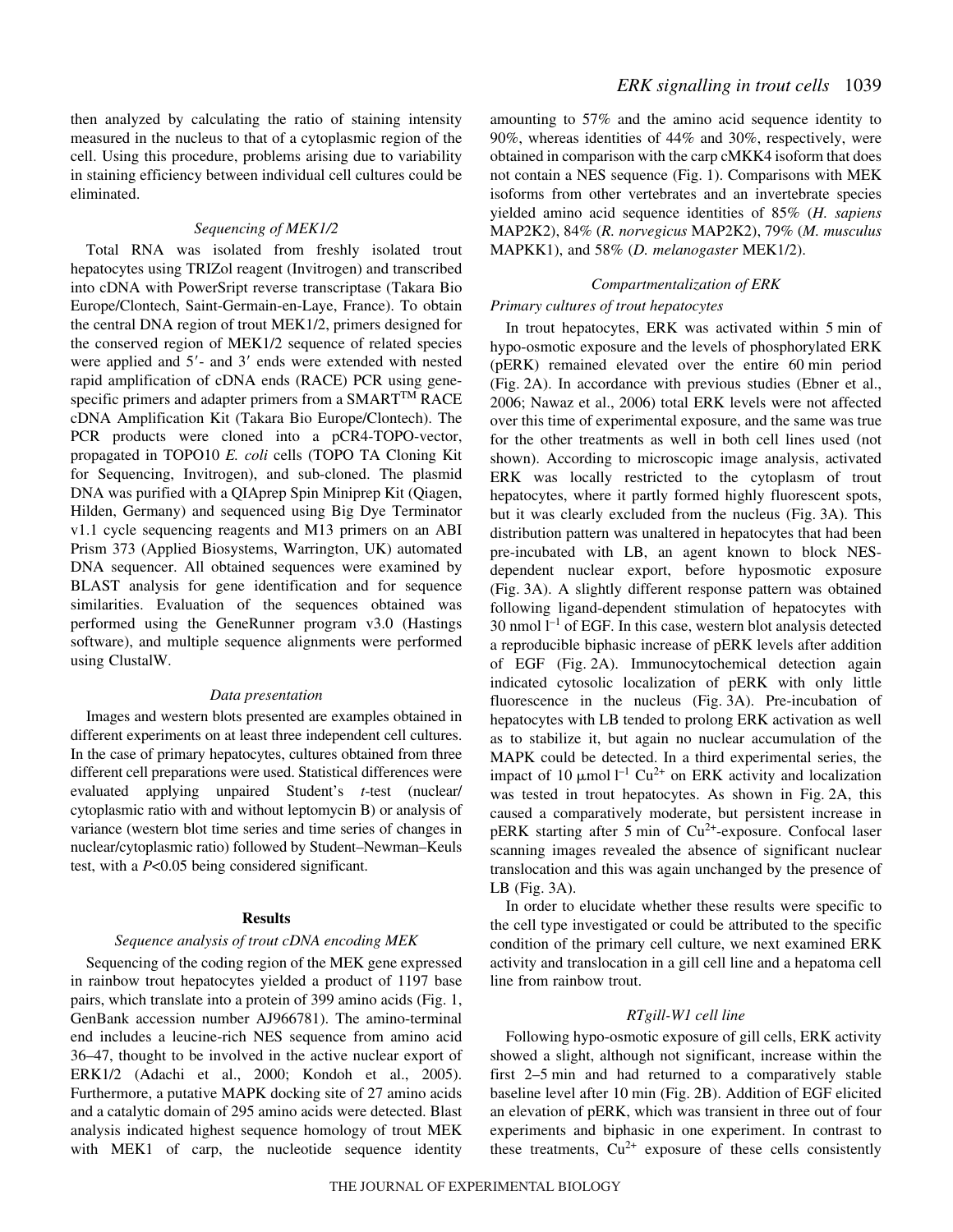caused no increase, but rather a transient decrease of pERK below the basal level seen in controls.

Immunocytochemical examination of the cells confirmed that both hypoosmolarity and stimulation with EGF caused an increase of pERK levels, but in both cases pERK remained predominantly cytoplasmic (Fig. 3B). However, when these stimuli were imposed on the cells following preincubation with LB, they did cause nuclear accumulation of pERK, culminating in a maximal nuclear fluorescence signal after 30 min of hypo-osmotic exposure and at 5–15 min after EGF addition. As shown in Fig. 4A for EGF-treated cells, this resulted in an increase of the ratio of nuclear/cytoplasmic pERK staining from 0.7 to 1.8. Noteworthy, we observed that the initial ratio of 0.7 was already slightly, but significantly, elevated compared to that of 0.5 seen in cells in the absence of LB. Subsequently, despite the continuous presence of LB, pERK levels and the nuclear/cytoplasmic ratio diminished again, which is in line with the decrease of pERK seen in cell lysates. Differently from these treatments, but in agreement with the corresponding western blot data,  $Cu^{2+}$  exposure caused neither activation of ERK nor its nuclear translocation. Nevertheless, in LB-treated gill cells a slight, but significant increase of the nuclear/ cytoplasmic signal ratio was elicited by Cu after 5 min, but unlike hypoosmotic and EGF treatment this ratio did not exceed the value of 1. This indicates nuclear entry of pERK but no nuclear accumulation in this condition (Fig. 3B, Fig. 4B).

Since our sequence analysis

indicated that trout MEK has a NES-sequence and might thus be involved in the nuclear export of ERK, we tested if, under conditions where nuclear accumulation of pERK could be elicited, activated MEK would also enter the nucleus. The active rather than total form of MEK was determined, so as to visualize only the fraction of the kinase stimulated by the specific stimulus applied. However, despite a slight activation of the protein (Fig. 5A), no significant nuclear accumulation of pMEK could be observed following stimulation of gill cells with EGF, neither with nor without LB (Fig. 5B). Expressed as the nuclear/cytoplasmic signal ratio, a significant decrease

| tMEK    | ---MAPKRRPVP--LNITP-IGEGOSI---------------------------------STT 24                                                                                                             |  |
|---------|--------------------------------------------------------------------------------------------------------------------------------------------------------------------------------|--|
| CMEK1   | ---MAPKRRPVP--LIIAP-TGEGQ---------------------------------STN 22                                                                                                               |  |
| hMAP2K2 |                                                                                                                                                                                |  |
| rMAP2K2 |                                                                                                                                                                                |  |
| CMKK4   | MATSSPSSTPAASASSAQHHQTQSQHISTMSSMQDISSCWRFQSDSGKRKALKLNFANPP 60                                                                                                                |  |
|         | * .<br>$\mathbf{r}$ .                                                                                                                                                          |  |
|         |                                                                                                                                                                                |  |
|         |                                                                                                                                                                                |  |
| tMEK    | IDAASEANLEALQKKLGELDLDEQQRKRLEAFLTQKAQVG---ELKDDDFHPICELGAGN 81                                                                                                                |  |
| CMEK1   | IDAASEANLEALQRKLGELDLDEQQRKRLEAFLTQKAQVG---ELKDEDFDPICELGAGN 79                                                                                                                |  |
| hMAP2K2 | SEGASEANLVDLQKKLEELELDEQQKKRLEAFLTQKAKVG---ELKDDDFERISELGAGN 82                                                                                                                |  |
| rMAP2K2 | SEGASEAHLVDLQKKLEELDLDEQQRKRLEAFLTQKAKVG---ELKDDDFERISELGAGN 82                                                                                                                |  |
| CMKK4   | IKPTSRITLNTAGLPFONPHIERLRTHSIESSGKLKISPEOHWDFTAEDLKDLGEIGRGA 120                                                                                                               |  |
|         | $\pm$ ( $\pm$ ) $\pm$ ( $\pm$ ) $\pm$ $\pm$ ( $\pm$ ) $\pm$ ( $\pm$ ) $\pm$ ( $\pm$ ) $\pm$ ( $\pm$ ) $\pm$ ( $\pm$ ) $\pm$ ( $\pm$ ) $\pm$<br>$\cdot$ $\cdot$ $\cdot$ $\cdot$ |  |
|         |                                                                                                                                                                                |  |
| tMEK    | GGVVNKVRHKPSRLVMARKLIHLEFKPAIRNOIIRELOVLHECN-SPYIVGFYGAFYSDG 140                                                                                                               |  |
| CMEK1   | GGVVHKVRHKPSRLVMARKLIHLEIKPAIRNOIIRELOVLHECN-SPYIVGFYGAFYSDG 138                                                                                                               |  |
| hMAP2K2 | GGVVTKVOHRPSGLIMARKLIHLEIKPAIRNOIIRELOVLHECN-SPYIVGFYGAFYSDG 141                                                                                                               |  |
| rMAP2K2 | GGVVTKARHRPSGLIMARKLIHLEIKPAVRNQIIRELQVLHECN-SPYIVGFYGAFYSDG 141                                                                                                               |  |
|         |                                                                                                                                                                                |  |
| CMKK4   | YGSVNKMVHKPSGOIMAVKRIRSTVDEREOKOLLMDLDVVMRSSDCPYIVOFYGALFREG 180                                                                                                               |  |
|         | * * * * *:** :** * *:  ::*:: :*:*:  .**** ****:: :*                                                                                                                            |  |
|         |                                                                                                                                                                                |  |
| tMEK    | EISICMEHMDGGSLDOVLKEARR-----IPEEILGKVSIAVLRGLAYLREKHOIMHRDVK 195                                                                                                               |  |
| CMEK1   | EISICMEHMDGGSLDOVLKEARR-----IPEEILGKVSIAVLRGLVYLREKHOIMHRDVK 193                                                                                                               |  |
| hMAP2K2 | EISICMEHMDGGSLDQVLKEAKR-----IPEEILGKVSIAVLRGLAYLREKHQIMHRDVK 196                                                                                                               |  |
| rMAP2K2 | EISICMEHMDGGSLDQVLKEAKR-----IPEDILGKVSIAVLRGLAYLREKHQIMHRDVK 196                                                                                                               |  |
| CMKK4   | DCWICMELMS-TSFDKFYKYVYSSLDEVIPEEILGKITLVTVKALNHLKENLKIIHRDIK 239                                                                                                               |  |
|         |                                                                                                                                                                                |  |
|         |                                                                                                                                                                                |  |
| tMEK    | PSNILVNSRGEIKLCDFGVSGQLIDSMANS-FVGTRSYMSPERLQG----THYSVQSDVW 250                                                                                                               |  |
| CMEK1   | PSNILVNSRGEIKLCDFGVSGOLIDSMANS-FVGTRSYMSPERLOG----THYSVOSDVW 248                                                                                                               |  |
| hMAP2K2 | PSNILVNSRGEIKLCDFGVSGQLIDSMANS-FVGTRSYMAPERLQG----THYSVQSDIW 251                                                                                                               |  |
|         | PSNILVNSRGEIKLCDFGVSGQLIDSMANS-FVGTRSYMSPERLQG----THYSVQSDIW 251                                                                                                               |  |
| rMAP2K2 |                                                                                                                                                                                |  |
| CMKK4   | PSNILLDRKGNIKLCDFGISGOLVDSIAKTRDAGCRPYMAPERIDPSASROGYDVRSDVW 299                                                                                                               |  |
|         | $*$ $*$ $*$ $*$ $*$                                                                                                                                                            |  |
|         |                                                                                                                                                                                |  |
| tMEK    | SMGLSLVELAIGRYPIPPPDAKELEAIFGRPVQDGAEGEPQAPSNRLPRPPGGRPVSGHG 310                                                                                                               |  |
| CMEK1   | SMGLSLVELAIGRFPIPPPDAKELEAIFGRAVLDKGGAEGHSMSPRO-RPPG-RPVSGHG 306                                                                                                               |  |
| hMAP2K2 | SMGLSLVELAVGRYPIPPPDAKELEAIFGRPVVDGEEGEPHSISPRP-RPPG-RPVSGHG 309                                                                                                               |  |
| rMAP2K2 | SMGLSLVELAIGRYPIPPPDAKELEASFGRPVVDGADGEPHSVSPRP-RPPG-RPISGHG 309                                                                                                               |  |
| CMKK4   |                                                                                                                                                                                |  |
|         | * * * * * * * * * * * *                                                                                                                                                        |  |
|         |                                                                                                                                                                                |  |
| tMEK    | MDSRPAMAIFELLDYIVNEPPPRLPLG---VFTNDFQEFVTKCLIKNPAERADLKMLMNH 367                                                                                                               |  |
| CMEK1   | MDSRPAMAIFELLDYIVNEPPPKLPHG---VFTTDFEEFVMKCLMKNPADRADLKMLMGH 363                                                                                                               |  |
| hMAP2K2 | MDSRPAMAIFELLDYIVNEPPPKLPNG---VFTPDFOEFVNKCLIKNPAERADLKMLTNH 366                                                                                                               |  |
| rMAP2K2 | MDSRPAMAIFELLDYIVNEPPPKLPSG---VFSSDFOEFVNKCLIKNPAERADLKLLTNH 366                                                                                                               |  |
| CMKK4   | ----KWNSVFDOLTOVVKGDPPOLSSSEEROFSPKFINFVNLCLTKDESKRPKYKELLKH 372                                                                                                               |  |
|         | *. * .*. **.*. . ** .** ** ** . * *                                                                                                                                            |  |
|         |                                                                                                                                                                                |  |
|         |                                                                                                                                                                                |  |
| tMEK    | TFIKR--AEEVDFAGWMCKTMGLNOPSTPTRITE- 399                                                                                                                                        |  |
| CMEK1   | TFIKRAEVEEVDFAGWMCKTMGLHOPSTPTHSAE- 397                                                                                                                                        |  |
| hMAP2K2 | TFIKRSEVEEVDFAGWLCKTLRLNOPGTPTRTAV- 400                                                                                                                                        |  |
| rMAP2K2 | AFIKRSEGEDVDFAGWLCRTLRLKQPSTPTRTAV- 400                                                                                                                                        |  |
| CMKK4   | PFIQMYEERTVDVASYVCKILDEMPASPSSPMYVD 407                                                                                                                                        |  |
|         |                                                                                                                                                                                |  |

Fig. 1. Amino acid alignment of trout tMEK, deduced from the determined complete coding region of the nucleotide sequence, and carp cMEK1 isoform (GenBank accession no. AB063390), human hMAP2K2 (BC018645), rat rMAP2K2 (NM\_205388), and carp cMKK4 (AB063389). Specific protein interaction sites indicated are: putative MAPK docking site (amino acids 1–27; underlined), NES-sequence (AA 36–47, boxed), and catalytic domain (AA 70–364, grey background); amino acid numbering refers to trout MEK.

> could be detected as early as 2 min after stimulation. This mirrors the fact that although MEK is activated it remains largely localized to the cytoplasm. Similarly, we found no entry of pMEK into hepatocyte nuclei (not shown), suggesting that the absence of nuclear accumulation of ERK in these cells is not due to a rapid export by MEK.

## *RTH-149 cell line*

In the trout hepatoma cell line hypo-osmolarity caused a transient increase of pERK levels within 5 min, followed by a return to near baseline values after  $20 \text{ min}$  (Fig.  $2C$ ). This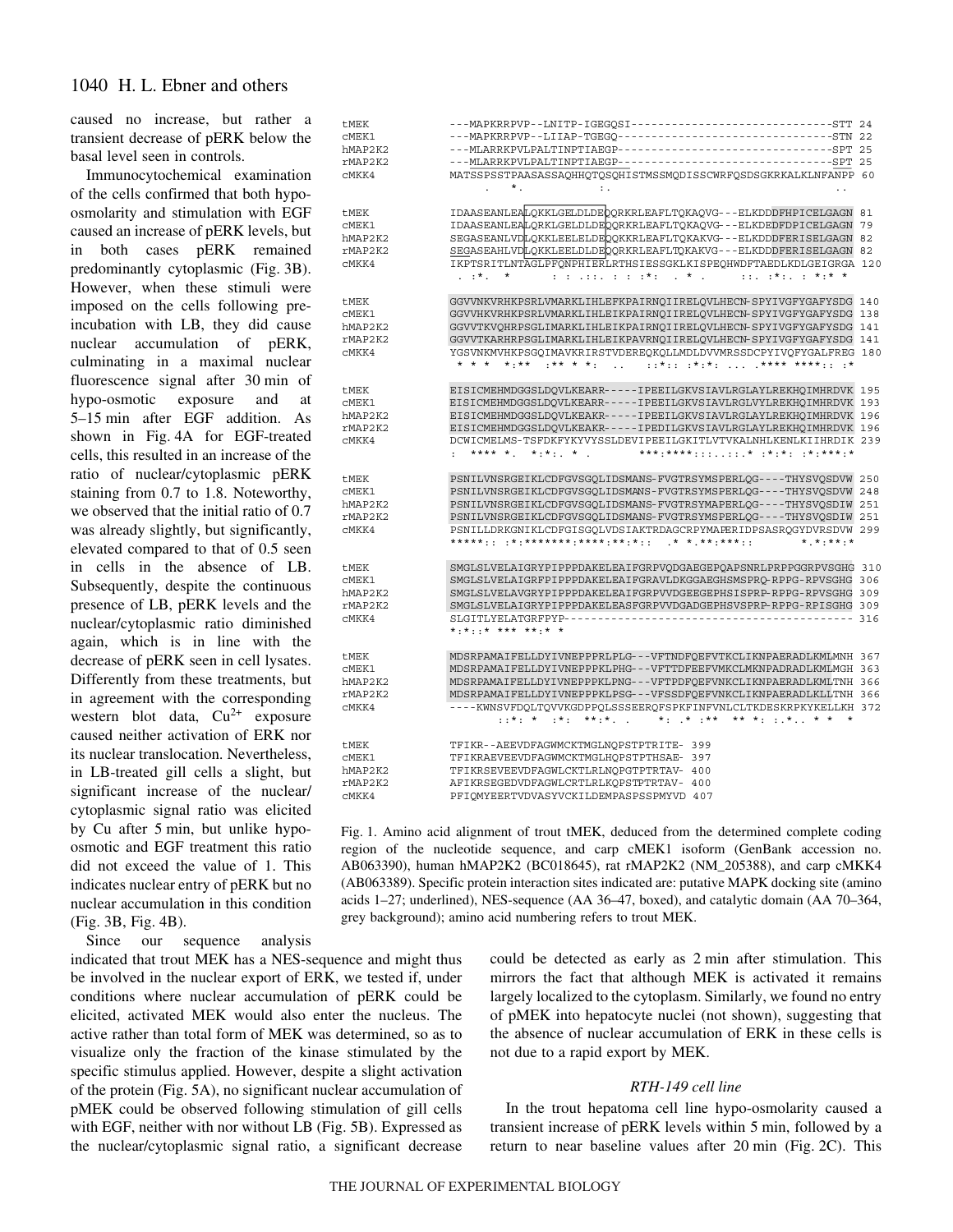| A                         | 0'               | $2^{\prime}$                           | 5′                                  | 10'                                     |                                      |                                          | 20' 30' 60' c60'                  |                                    |
|---------------------------|------------------|----------------------------------------|-------------------------------------|-----------------------------------------|--------------------------------------|------------------------------------------|-----------------------------------|------------------------------------|
| pERK<br>hypo-osmotic      | 1.0              | 1.8<br>$+0.2$                          | 3.9<br>$+0.6$                       | $5.3*$<br>±1.9                          | $5.0*$<br>±1.5                       | $5.3*$<br>±1.0                           | 3.5<br>$+1.0$                     | 1.1<br>±0.3                        |
| tERK<br>hypo-osmotic      |                  |                                        |                                     |                                         |                                      |                                          |                                   |                                    |
| pERK+EGF                  | 0'               | יפ                                     | 5'                                  | 10'                                     | 20'                                  | 30'                                      | $60'$ $c60'$                      |                                    |
| pERK+Cu <sup>2+</sup>     | 1.0<br>0'<br>1.0 | $9.7*$<br>±6.5<br>5'<br>$1.5*$<br>±0.1 | $12.0*$<br>±6.3                     | $7.5*$<br>±3.3<br>15'<br>$1.6*$<br>±0.1 | 4.5<br>±1.6<br>30'<br>$2.0*$<br>±0.2 | $11.3*$<br>±8.2<br>60'<br>$2.2*$<br>±0.3 | $12.8*$<br>±8.2                   | 1.3<br>±0.1<br>c60'<br>1.0<br>±0.1 |
| в<br>pERK                 | 0′               | 2'                                     | 5'                                  | 10'                                     |                                      |                                          |                                   | 20' 30' 60' c60'                   |
| hypo-osmotic              | 1.0<br>0′        | 17<br>±0.5<br>2′                       | 1.5<br>±0.3<br>5′                   | 1.3<br>±0.5<br>10'                      | 1.4<br>±0.6<br>20'                   | 0.9<br>±0.3                              | 0.9<br>±0.2                       | 0.8<br>±0.2<br>30' 60' c60'        |
| pERK+EGF                  |                  |                                        |                                     |                                         |                                      |                                          |                                   |                                    |
| pERK+Cu <sup>2+</sup>     | 1.0<br>0'<br>1.0 | 1.2<br>±0.1                            | $2.0*$<br>±0.2<br>5′<br>1.0<br>±0.1 | 1.7<br>±0.3<br>15'<br>$0.7 \\pm 0.1$    | 0.8<br>±0.1<br>30'<br>0.9<br>±0.1    | 0.9<br>±0.1                              | 0.9<br>±0.2<br>60'<br>0.9<br>±0.1 | 0.8<br>±0.1<br>c60'<br>1.0<br>±0.2 |
| С<br>pERK<br>hypo-osmotic | 0′<br>1.0        | 2'<br>1.9<br>±0.7                      | 5'<br>$2.9*$<br>±0.7                | 2.1<br>±0.2                             | 10' 20' 30' 60' c60'<br>1.6<br>±0.4  | 1.5<br>±0.1                              | 1.6<br>±0.1                       | 1.1<br>±0.1                        |
| pERK+EGF                  | 0'<br>1.0        | 2'<br>2.3<br>±0.6                      | 5'<br>$2.8^*$<br>±0.8               | 10'<br>$2.6*$<br>±0.3                   | 20'<br>$2.6*$<br>±0.7                | 30'<br>1.9<br>$\pm 0.7$                  | 1.0<br>±0.5                       | $60'$ $c60'$<br>1.1<br>±0.4        |
| pERK+Cu <sup>2+</sup>     | 0'<br>1.0        | 1.1<br>±0.2                            | 5′                                  | 15'<br>1.1<br>±0.2                      | 30'<br>1.1<br>±0,2                   | 60'<br>0.9<br>±0.1                       |                                   | c60'<br>1.1<br>±0.1                |

Fig. 2. Dynamics of ERK phosphorylation in primary hepatocytes (A), RTgill-W1 cells (B) and RTH-149 hepatoma cells (C) from rainbow trout exposed to hypo-osmolarity, 30 nmol  $l^{-1}$  EGF or 10  $\mu$ mol  $l^{-1}$  $CuCl<sub>2</sub>$ , for up to 60 min as indicated. Numbers below the blots are changes in pERK abundance, expressed relative to controls at time zero, denoted as means  $\pm$  s.e.m. of at least 3 independent experiments. \*Statistically significant difference from the control value, as assessed on non-normalized data ( $P<0.05$ ). c60', controls incubated in standard conditions for 60 min. Activated ERK was determined by western blot analysis using an antibody against the dually phosphorylated form of ERK. The main band detected with this antibody migrated at approximately 44·kDa. In A, the second panel shows an example of a western blot analysis of total ERK abundance using an antibody against the phosphorylated and non-phosphorylated form of ERK (tERK). Similar analyses were made for all cell types under all conditions and indicated that ERK abundance was not altered by the treatments over the time course studied.

activation of ERK was also seen in immunocytochemical images, but in contrast to the gill cell line, even after preincubation with LB, no nuclear translocation of pERK was detected (Fig. 3C). Stimulation of hepatoma cells with EGF caused an increase of pERK levels within 2–5 min, and a return to basal levels after 60 min. Confocal images confirmed this transient activation pattern and indicated that in this case there was also no nuclear accumulation of ERK detectable, irrespective of the absence or presence of LB. Finally, we observed that upon  $Cu^{2+}$  exposure trout hepatoma cells showed no significant activation of ERK and no nuclear accumulation was observed either with or without LB.

#### **Discussion**

#### *Activation and lack of translocation of ERK in hepatocytes*

The present study was prompted by a recent observation that hypo-osmotic shock induced the activation, but not nuclear accumulation, of ERK in trout hepatocytes, and that inhibition of ERK activation interfered with volume regulation of these cells (Ebner et al., 2006). Together, these data suggested that the target molecules of the MAP kinase under these conditions were located at the cell membrane or in the cytoplasm, and that the effects of ERK on transcriptional activities described for other cell types exposed to aniso-osmotic conditions were not involved in the short-term regulatory function of the kinase. Our data not only confirmed these findings for hypo-osmotic conditions, but also showed a lack of nuclear pERK accumulation in trout hepatocytes upon stimulation of the MAP kinase with EGF or  $Cu^{2+}$ . As nuclear accumulation was still absent after inhibition of NES-dependent nuclear export with LB, this suggests that NES-dependent export is not important for relocation of ERK to the cytoplasm. In support of the latter it was suggested that ERK relocation is mainly due to passive diffusion (Burack and Shaw, 2005). In contrast, in the presence of LB, nuclear accumulation of pERK could be artificially enhanced in conditions where it was otherwise absent in the cells studied, i.e. upon EGF-stimulation (Whitehurst et al., 2004). The same is true for the gill cells examined here, where LB induced nuclear accumulation not only upon hypo-osmotic shock but also after addition of EGF. Thus, we believe that in the trout hepatocytes the stimuli applied did indeed fail to cause nuclear translocation of ERK within the time frame examined.

#### *NES-dependent export and trout MEK*

Unlike the absence of nuclear accumulation in hepatocytes, our data clearly show that in trout gill cells pERK entered the nucleus upon activation and was subsequently relocated to the cytosol *via* a NES-dependent transport mechanism. Analysis of the upstream activator MEK expressed in trout cells showed that this MAPKK possesses a NES-sequence and could thus in principle be involved in this process. However, our experiments using a pMEK-specific antibody indicated that even in LB-treated cells exposed to EGF there was no significant nuclear accumulation of pMEK. Thus, although the hypothesis of a MEK-mediated export of ERK has been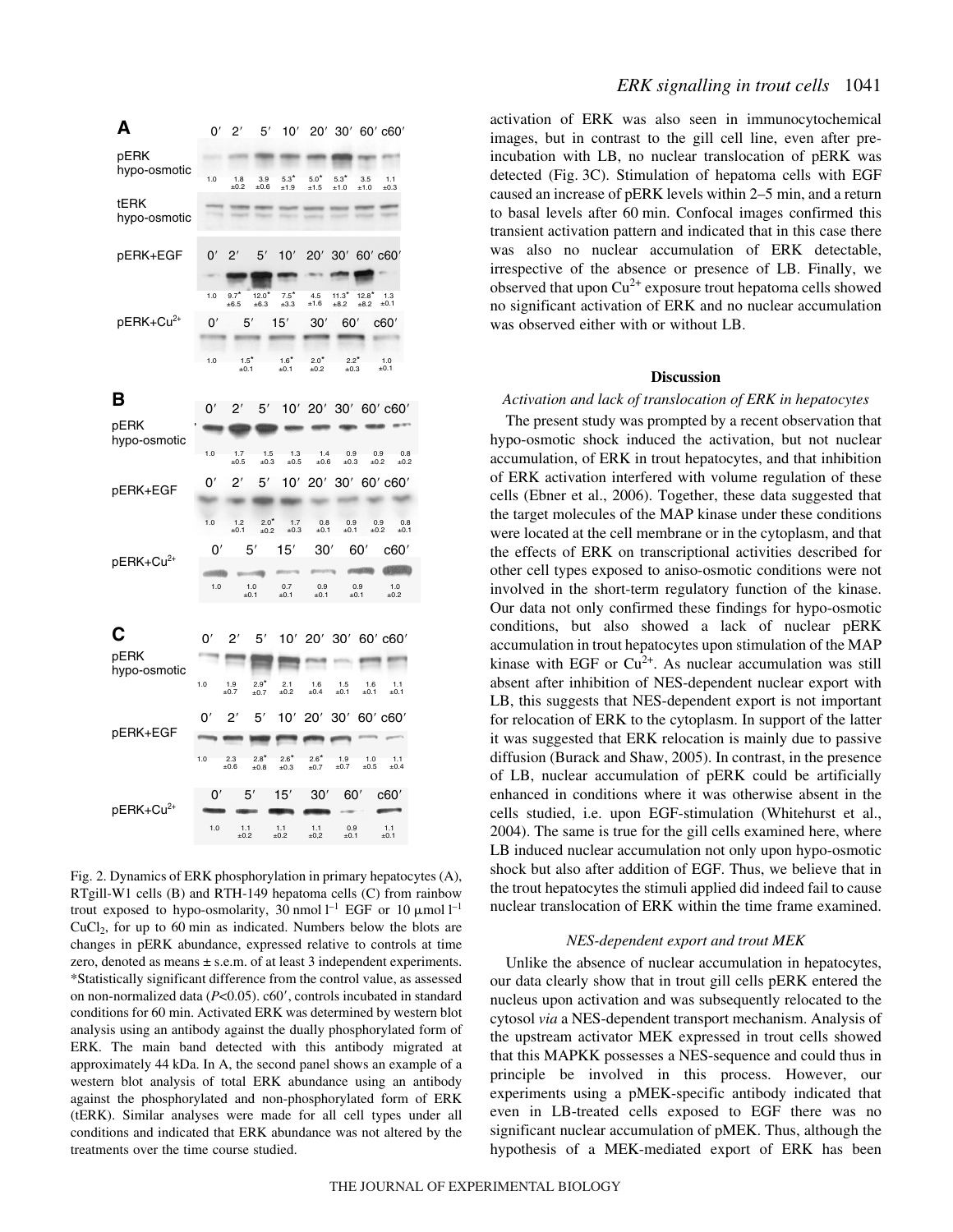# 1042 H. L. Ebner and others



Fig. 3. Cellular distribution of phosphorylated ERK in primary hepatocytes (A), RTgill-W1 cells (B) and RTH-149 hepatoma cells (C) from rainbow trout stimulated by exposure to hypo-osmolarity (Hypo), EGF or Cu, in the absence or presence of leptomycin B (LB), as indicated. Cells were stained with an antibody against the dually phosphorylated form of ERK and a FITC-labelled secondary antibody and were then examined by confocal laser scanning microscopy. The right panel in the top row in A shows a negative control (Neg.) stained in the absence of the primary antibody. Scale bars,  $20 \mu m$  (valid for all images in B and C).

recently reconfirmed in a complex mathematical modelling simulation (Fujioka et al., 2006), our data seem to support other studies indicating that the main role of NES-containing MEK is that of a cytoplasmic anchor for ERK, preventing its nuclear entry in the absence of an adequate stimulus (Fukuda et al., 1997b; Grewal et al., 2006).

It should be noted that besides MEK there are several other proteins involved in the control of the subcellular localization of ERK. It has, for example, been shown that ERK signalling to the nucleus may be anchorage-dependent, with integrinmediated adhesion being required for entry of activated ERK into the nucleus (Aplin et al., 2001). The inhibitor of Ras/MAP kinase FGF signalling Sef, on the other hand, was reported to prevent ERK nuclear translocation by binding to activated MEK and inhibiting dissociation of the cytoplasmic MEK/ERK complex (Torii et al., 2004). Finally, it was shown that the phosphoprotein enriched in astrocytes 15 kDa (PEA-15) may block ERK-dependent transcription and proliferation by sequestering ERK in the cytoplasm (Formstecher et al., 2001). Interestingly, PEA-15 contains a NES-sequence and both the mutation of this sequence and exposure to LB causes accumulation of PEA-15 in the nucleus where it still may bind to ERK (Formstecher et al., 2001). Inhibition of NESdependent transport may thus not only affect nuclear export by MEK, but also by PEA-15 as well as other not yet identified proteins.

## *Stimulus- and cell type-specific response of ERK*

None of the stimuli applied induced nuclear accumulation of pERK in hepatocytes or hepatoma cells, whereas both hypoosmolarity and EGF led to pERK translocation in a gill cell line. In hepatocytes, this could tentatively be related to their fully differentiated state, as they show no mitotic activity when kept in culture under the conditions applied, as well as to a potential lack of anchorage-dependent structures required for ERK nuclear signalling. However, nuclear translocation also appeared to be absent in well-proliferating and well-adhering trout hepatoma cells, even when NES-dependent export was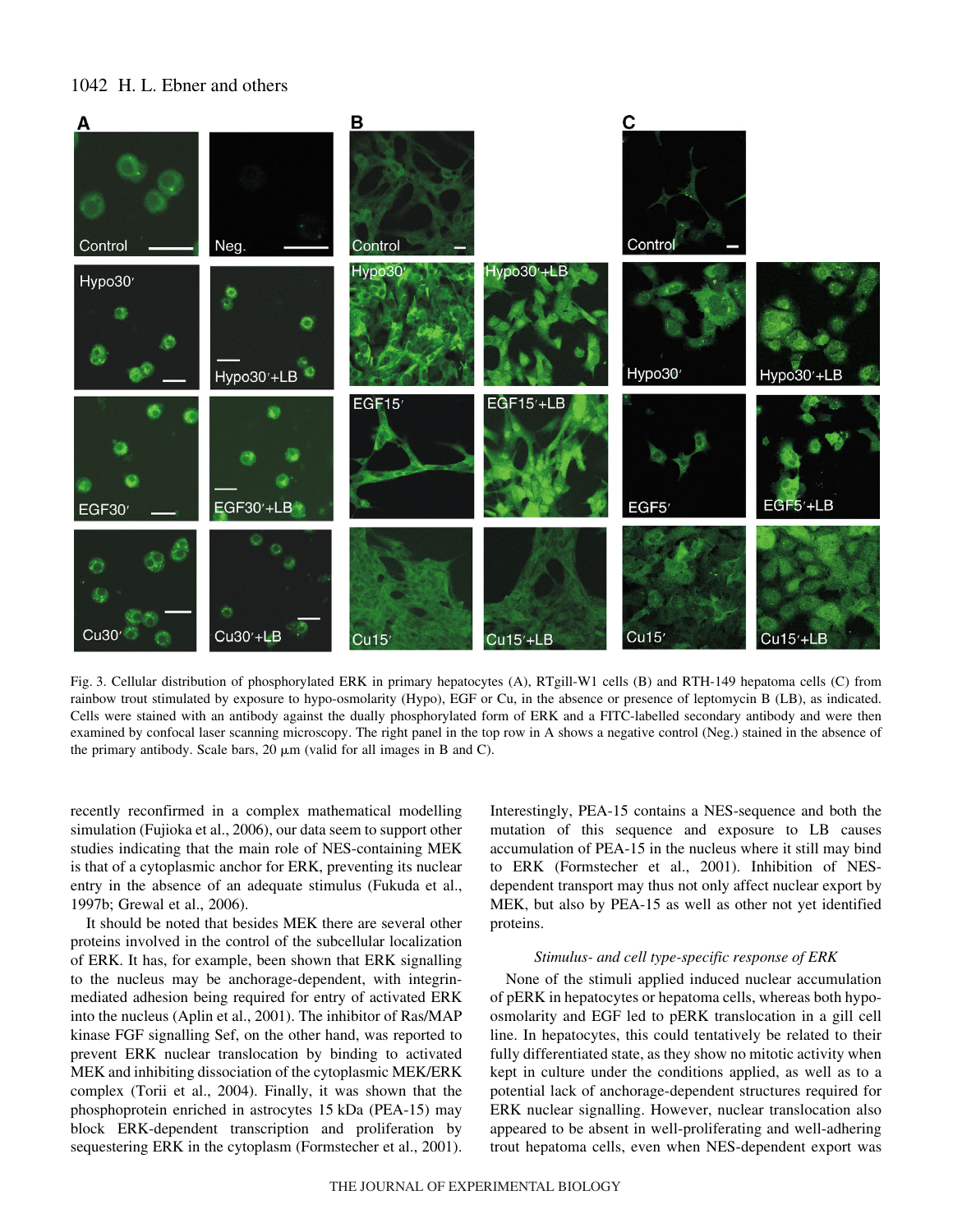



Fig. 4. Quantitative estimation of nuclear translocation of phosphorylated ERK in RTgill-W1 cells, as determined from the ratio of staining intensity measured in the nucleus to that of a cytoplasmic region of the cells. (A) Time course of the change in nuclear/cytoplasmic ratio following the addition of EGF is shown in controls and in cells after pre-incubation with leptomycin B. Values are means  $\pm$  s.e.m. of at least 20 cells from 2–3 independent cultures. (B) Nuclear/cytoplasmic fluorescence ratio of cells after exposure to hypo-osmotic shock, EGF or Cu at the time where the maximum increase of relative nuclear fluorescence was determined (5' or 15'). Values are means  $\pm$  s.e.m. of at least 16 cells from 2–3 independent cultures. Asterisks indicate a statistical significant difference (*P*<0.05) from the value at time zero  $(A)$  or from cells in the absence of LB  $(B)$ .

inhibited by LB. Furthermore, in the case of EGF-stimulation, rather prolonged ERK activation was required to induce cell proliferation in primary rat hepatocytes (Thoresen et al., 2003). Thus, if the same was true for trout hepatocytes or hepatoma cells, nuclear entry of ERK may not be an immediate event in this condition and could have occurred at a later time point not examined here. Similarly, transcriptional activity elicited by hypo-osmolarity may only be induced during prolonged aniso-osmotic exposure of liver cells, and in the short term ERK signalling may be more important for the control of volume regulatory processes. Our earlier study reported that inhibition of MEK was found to delay volume



Fig. 5. (A) Dynamics of MEK phosphorylation, determined by western blotting, in RTgill-W1 cells exposed to 30 nmol  $l^{-1}$  EGF for up to 60 min. Figures below the blot indicate changes in pMEK abundance, expressed relative to controls at time zero, and denote means  $\pm$  s.e.m. of four independent experiments. c60, controls incubated in standard conditions for 60 min. (B) Cellular distribution of pMEK in RTgill-W1 cells incubated in standard conditions or exposed to EGF for 5 min. The right image shows cells pre-incubated with leptomycin B (LB) for 60 min prior to addition of EGF. Cells were stained with an antibody against the dually phosphorylated form of MEK and a FITC-labelled secondary antibody and were then examined by confocal laser scanning microscopy. Scale bar,  $20~\mu m$ (valid for all three images). (C) Quantitative estimation of nuclear/cytoplasmic distribution of phosphorylated MEK, expressed as nuclear/cytoplasmic ratio, in RTgill-W1 cells exposed to EGF with or without prior pre-incubation with LB. Values are means  $\pm$  s.e.m. of at least 14 cells from three independent cultures. For both treatments, nuclear/cytoplasmic ratio is significantly decreased at all time points compared to the value at time zero (*P*<0.05).

recovery in trout hepatocytes (Ebner et al., 2006), and this is also supported by preliminary experiments on RTH-149 cells (G.K., unpublished observation) and by similar findings on renal epithelial A6 cells exposed to hypo-osmotic conditions (Chiri et al., 2004).

The observation of nuclear accumulation in the gill cell line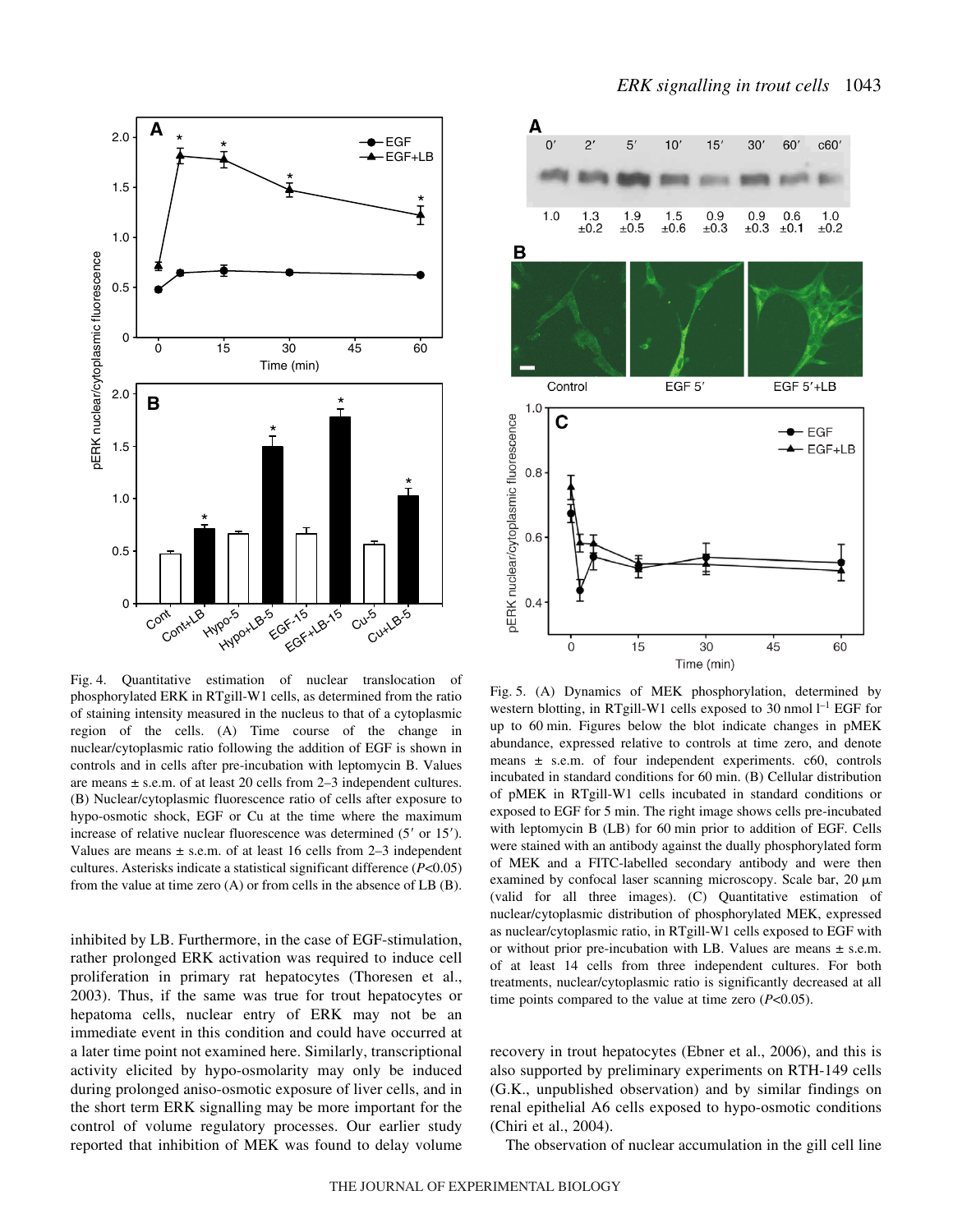# 1044 H. L. Ebner and others

might thus mirror cell type specificity of the ERK response. However, before this may actually be linked to functional differences between liver and gill cells, additional studies using primary gill cells are required, as the permanent cell line may not be fully representative of the gill epithelium *in vivo*.

Finally, no evidence of nuclear entry of pERK was found in any cell type in response to Cu exposure. At the concentration applied, Cu is toxic to trout hepatocytes (Krumschnabel et al., 2005) as well as to RTH-149 cells and RTgill-W1 cells in the long term (P. Traunfellner and G.K., unpublished observations). Nevertheless, we saw that Cu caused an increase of pERK levels in hepatocytes, whereas in the cell lines pERK was slightly diminished (RTgill-W1 cells) or unaltered (RTH-149). Generally, ERK is believed to play a dual role during toxic insults, either promoting cell survival (Czaja et al., 2003; Rosseland et al., 2005) or favouring cell death (Chu et al., 2004; Park et al., 2005; Seo et al., 2001; Wang et al., 2000). A recent study on trout hepatocytes suggests that enhanced ERK activity is detrimental during  $Cu^{2+}$  exposure (Nawaz et al., 2006). If this was due to the nuclear action of MAP kinase, the absence of nuclear accumulation of ERK could be beneficial for the cells. In line with this, in mouse hippocampal cells it was found that nuclear retention of ERK caused by toxic stimuli promoted cell death (Stanciu and DeFranco, 2002). Similarly, in hydrogen peroxide-exposed rat hepatocytes, ERK, which promoted cell survival, remained cytoplasmic and there it activated the prosurvival ribosomal 6 kinase, which then translocated to the nucleus (Rosseland et al., 2005). Furthermore, several studies have shown that ERK retention in the cytosol induces growth arrest (Brunet et al., 1999; Formstecher et al., 2001; Marenda et al., 2006; Smith et al., 2004), which would seem appropriate in the face of stressful conditions possibly leading to DNA damage.

#### **List of abbreviations**

| <b>BSA</b>  | hovine serum albumin                          |
|-------------|-----------------------------------------------|
| <b>DTT</b>  | dithiothreitol                                |
| <b>EGF</b>  | epidermal growth factor                       |
| <b>ERK</b>  | extracellular signal regulated protein kinase |
| <b>FBS</b>  | fetal bovine serum                            |
| <b>HRP</b>  | horseradish peroxidase                        |
| LB          | leptomycin B                                  |
| MAP         | mitogen-activated protein                     |
| <b>MAPK</b> | mitogen-activated protein kinase              |
| <b>NES</b>  | nuclear-export signal                         |
| pERK        | phosphorylated ERK                            |
| PLL         | poly-L-lysine                                 |
| pMEK        | phosphorylated MEK                            |
| <b>RACE</b> | rapid amplification of cDNA ends              |
| tERK        | total ERK                                     |
|             |                                               |

Supported by FWF Austria, grant no. P16154-B06. We thank Claudia Manzl for help with MEK sequencing and Birgit Fiechtner for technical assistance.

## **References**

- **Adachi, M., Fukuda, M. and Nishida, E.** (2000). Nuclear export of MAP kinase (ERK) involves a MAP kinase kinase (MEK)-dependent active transport mechanism. *J. Cell Biol.* **148**, 849-856.
- **Aplin, A. E., Stewart, S. A., Assoian, R. K. and Juliano, R. L.** (2001). Integrin-mediated adhesion regulates ERK nuclear translocation and phosphorylation of Elk-1. *J. Cell Biol.* **153**, 273-281.
- **Brunet, A., Roux, D., Lenormand, P., Dowd, S., Keyse, S. and Pouyssegur, J.** (1999). Nuclear translocation of p42/p44 mitogen-activated protein kinase is required for growth factor-induced gene expression and cell cycle entry. *EMBO J.* **18**, 664-674.
- **Burack, W. R. and Shaw, A. S.** (2005). Live cell imaging of ERK and MEK. *J. Biol. Chem.* **280**, 3832-3837.
- **Chiri, S., Bogliolo, S., Ehrenfeld, J. and Ciapa, B.** (2004). Activation of extracellular signal-regulated kinase ERK after hypo-osmotic stress in renal epithelial A6 cells. *Biochim. Biophys. Acta* **1664**, 224-229.
- **Chu, C. T., Levinthal, D. J., Kulich, S. M., Chalovich, E. M. and DeFranco, D. B.** (2004). Oxidative neuronal injury. The dark side of ERK1/2. *Eur. J. Biochem*. **271**, 2060-2066.
- **Czaja, M. J., Liu, H. and Wang, Y.** (2003). Oxidant-induced hepatocyte injury from menadione is regulated by ERK and AP-1 signaling. *Hepatology* **37**, 1405-1413.
- **de Nadal, E., Alepuz, P. M. and Posas, F.** (2002). Dealing with osmostress through MAP kinase activation. *Embo Rep.* **3**, 735-740.
- **Ebner, H. L., Fiechtner, B., Pelster, B. and Krumschnabel, G.** (2006). Extracellular signal regulated MAP-kinase signalling in osmotically stressed trout hepatocytes. *Biochim. Biophys. Acta* **1760**, 941-950.
- **Formstecher, E., Ramos, J. W., Fauquet, M., Calderwood, D. A., Hsieh, J. C., Canton, B., Nguyen, X. T., Barnier, J. V., Camonis, J., Ginsberg, M. H. et al.** (2001). PEA-15 mediates cytoplasmic sequestration of ERK MAP kinase. *Dev. Cell* **1**, 239-250.
- **Fujioka, A., Terai, K., Itoh, R. E., Aoki, K., Nakamura, T., Kuroda, S., Nishida, E. and Matsuda, M.** (2006). Dynamics of the RAS/ERK map kinase cascade as monitored by fluorescence probes. *J. Biol. Chem.* **281**, 8917-8926.
- **Fukuda, M., Gotoh, I., Adachi, M., Gotoh, Y. and Nishida, E.** (1997a). A novel regulatory mechanism in the mitogen-activated protein (MAP) kinase cascade. Role of nuclear export signal of MAP kinase kinase. *J. Biol. Chem.* **272**, 32642-32648.
- **Fukuda, M., Gotoh, Y. and Nishida, E.** (1997b). Interaction of MAP kinase with MAP kinase kinase: its possible role in the control of nucelocytoplasmic transport of MAP kinase. *EMBO J*. **16**, 1901-1908.
- **Grewal, S., Molina, D. M. and Bardell, L.** (2006). Mitogen-activated protein kinase (MAPK)-docking sites in MAPK kinases function as tethers that are crucial for MAPK regulation in vivo. *Cell. Signal*. **18**, 123-134.
- **Hashimoto, H., Matsuo, Y., Yokoyama, Y., Toyohara, H. and Sakaguchi, M.** (2002). The nuclear export signal (NES) found in the amino-terminal region of carp MEK1 and MKK6 is lacking in carp MKK4. *Biochim. Biophys. Acta* **1575**, 139-142.
- **Horgan, A. M. and Stork, P. J. S.** (2003). Examining the mechanism of Erk nuclear translocation using green fluorescent protein. *Exp. Cell Res*. **285**, 208-220.
- **Kolch, W.** (2005). Coordinating ERK/MAPK Signalling through scaffolds and inhibitors. *Nat. Rev. Mol. Cell Biol.* **6**, 827-837.
- **Kondoh, K., Torii, S. and Nishida, E.** (2005). Control of MAP kinase signaling to the nucleus. *Chromosoma* **114**, 86-91.
- **Krumschnabel, G., Biasi, C., Schwarzbaum, P. J. and Wieser, W.** (1996). Membrane-metabolic coupling and ion homeostasis in anoxia-tolerant and anoxia-intolerant hepatocytes. *Am. J. Physiol.* **270**, R614-R620.
- **Krumschnabel, G., Manzl, C., Berger, C. and Hofer, B.** (2005). Oxidative stress, mitochondrial permeability transition, and cell death in Cu-exposed trout hepatocytes. *Toxicol. Appl. Pharmacol*. **209**, 62-73.
- **Marenda, D. R., Vrailas, A. D., Rodrigues, A. B., Cook, S., Powers, M. A., Lorenzen, J. A., Perkins, L. A. and Moses, K.** (2006). MAP kinase subcellular localization controls both pattern and proliferation in the developing *Drosophila* wing. *Development* **133**, 43-51.
- **Nawaz, M., Manzl, C., Lacher, V. and Krumschnabel, G.** (2006). Copperinduced stimulation of extracellular signal-regulated kinase in trout hepatocytes: the role of reactive oxygen species,  $Ca^{2+}$  and cell energetics and the impact of extracellular signal-regulated kinase signaling on apoptosis and necrosis. *Toxicol. Sci*. **92**, 464-475.
- **Park, B. G., Yoo, C. I., Kim, H. T., Kwon, C. H. and Kim, Y. K.** (2005). Role of mitogen-activated protein kinases in hydrogen peroxide-induced cell death in osteoblastic cells. *Toxicology* **215**, 115-125.